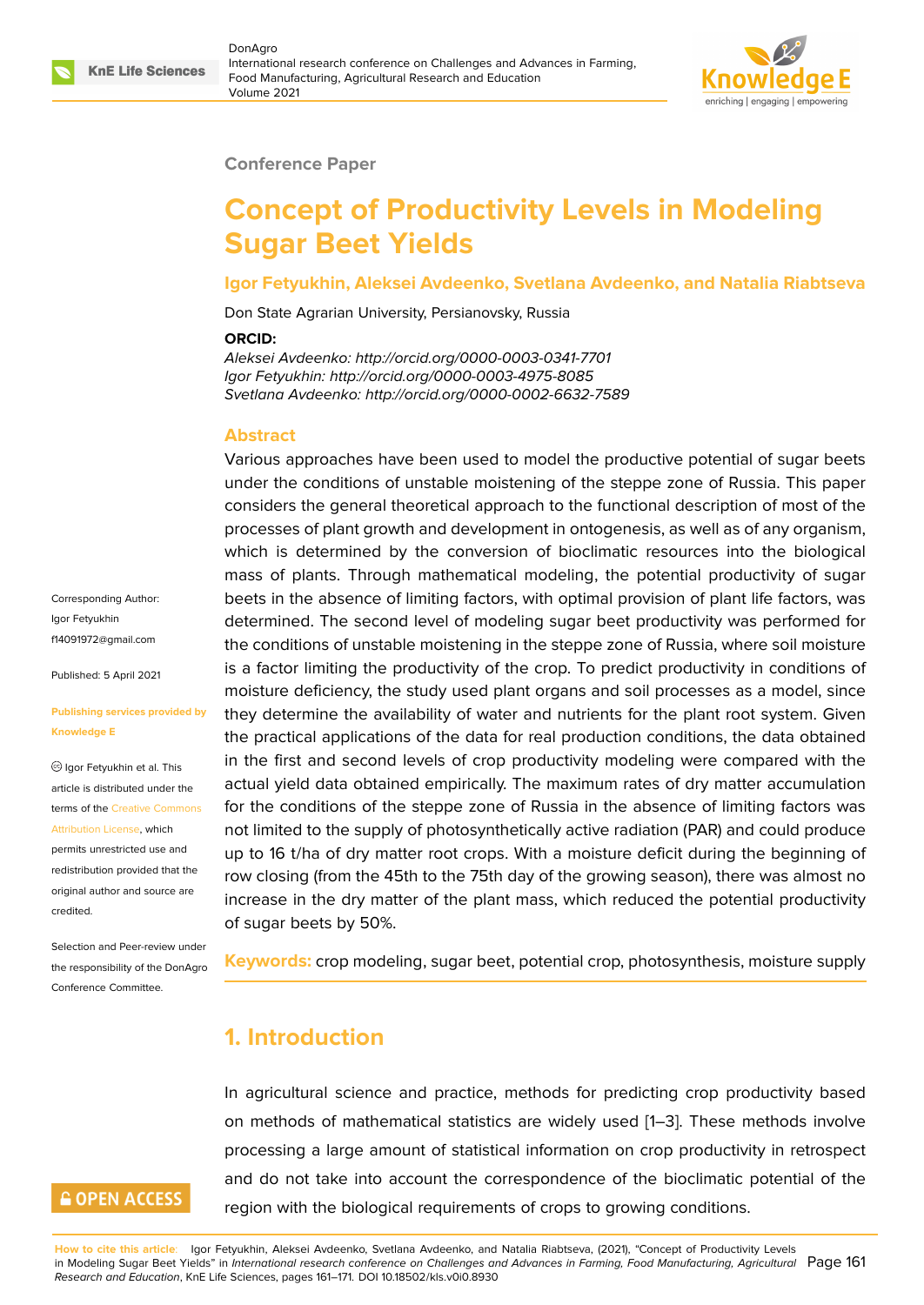The conceptual prerequisites for the formation of a productivity model are to identify biological characteristics and growing conditions and should ensure the use of the model in the entire time range of the growing season of a crop.

Using the concept of productivity level as the degree of realization of genetic potential allows differentiating the modeling approaches existing in domestic and foreign studies into four levels of culture productivity [4–6]. At the first level, a culture, when it reaches its potential, has practically no limitations in the factors of growth and development, absorbed radiation is the only factor determining the growth rate. At the second level, plant growth, at least part of the time, is [li](#page-10-1)[mit](#page-10-2)ed by a lack of moisture. Such conditions are most likely in conditions of unstable natural moisture. At the third level, the realization of production potential is constrained by a lack of nitrogen and moisture. At the fourth level, in addition to the listed limitations, a significant role is played by the lack of other elements of mineral nutrition [7].

Of fundamental importance for using the concept of productivity in the formalization of biological processes are analytical models that are of practical value for the relatively simple growing conditions of [th](#page-10-3)e first and second levels. The formation of productivity models of the third and fourth levels, due to the growing influence of a significant number of endogenous factors, is possible only on an empirical basis.

### **2. Methods and Equipment**

### **2.1. Methods**

### **2.1.1. Diagrammatic representation**

The general theoretical approach to the functional description of most of the processes of plant growth in ontogenesis, like any organism, is determined by the transformation of environmental nutrients into the biomass of organs. Therefore, the production process in its most general form can be represented as a closed two-component growth model proposed by J. France and J. Thornley [8] (Figure 1). The system "medium - plant" has no inputs and outputs. It is assumed that growth occurs due to the conversion of the material and energy of the first component into the material of the second. On the other hand, De Wit [9] proposed an approach [th](#page-10-4)at is m[or](#page-2-0)e characterized by a description of the accumulation of dry matter, and to a lesser extent, by morphogenetic development.

In this case, the accumulation of dry matter should be equal to the increment:

$$
\frac{dW}{dt} = -\frac{dS}{dt} \tag{1}
$$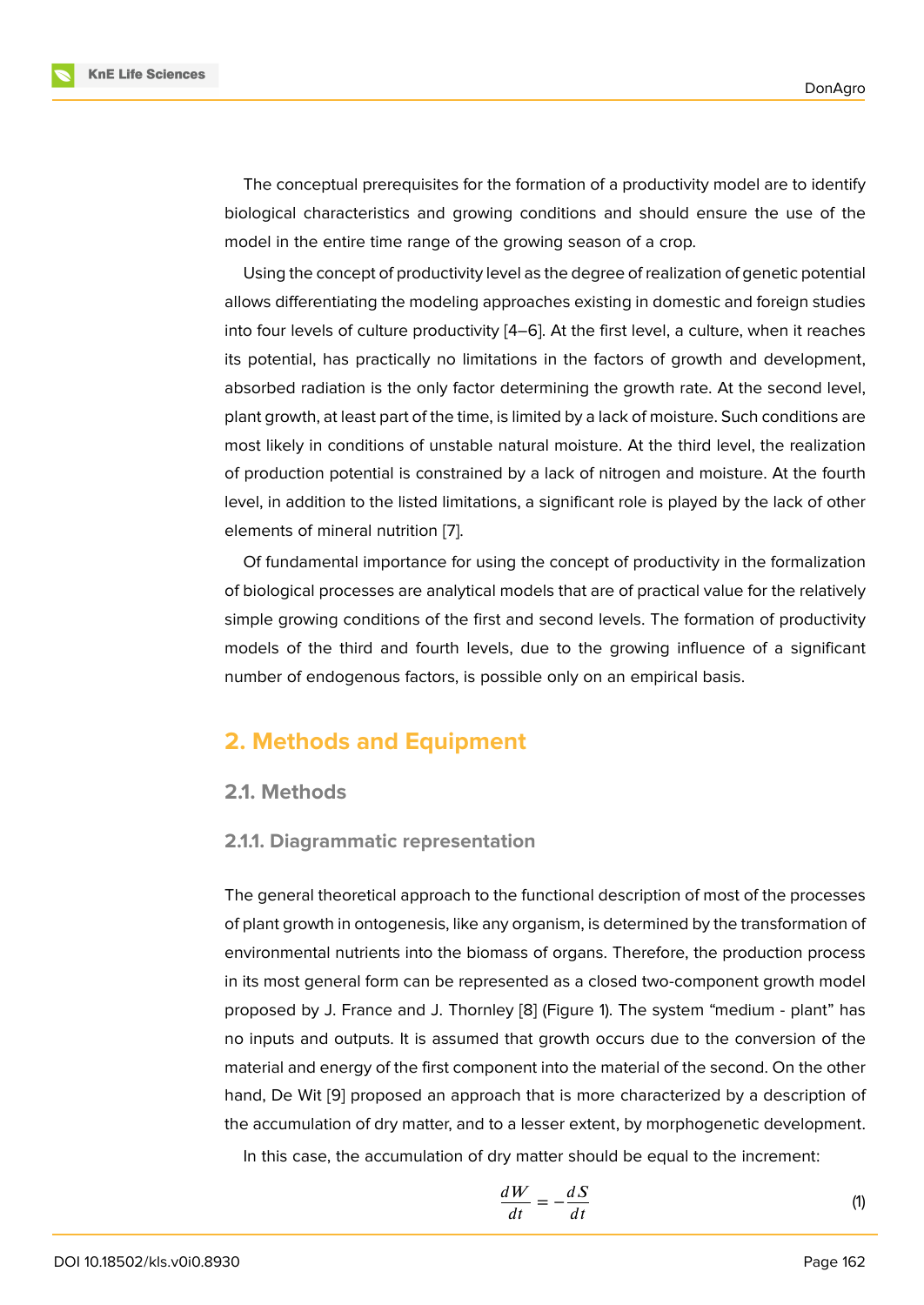



<span id="page-2-0"></span>**Figure** 1: Closed two-component growth model

where *W* is dry matter; *S* is the substrate determined by the parameters of agroclimatic conditions; t is the time parameter.

Under conditions when the amount of growth energy is constant and does not depend on the amount of dry mass *W*, growth is proportional to the nutrient medium *S*, growth is irreversible and the growth rate can be represented as

$$
\frac{dW}{dt} = -kS\tag{2}
$$

where *k* is a constant value.

After integration and elementary transformations of formula (1) we get:

$$
W = W_f (1 - e^{-kt})
$$
\n<sup>(3)</sup>

where *Wf* is dry matter saturation level.

These theoretical prerequisites for constructing functional dependencies were used in this work to describe the processes of sugar beet growth under the influence of the studied factors at the first and second levels of productivity modeling, identified to the agroclimatic conditions of the steppe zone of Russia.

The zonal cultivation conditions of any crop are characterized by geographical latitude and longitude. They determine the magnitude and daily duration of the PAR, as well as the amount of precipitation. The first of these values (latitude and longitude) are fixed and do not depend on the season, the second—soil moisture and precipitation are either time series (for retrospective analysis) or predicted probability distribution functions.

The identification of a crop when modeling the level of productivity is determined by its type (C $_{1}$  – C $_{4}$ ), as well as by a parameter characterizing the efficiency of interception of the light flux by the vegetation cover in the field. The architectonics of sugar beet culture is characterized by a spherical angular distribution of leaves, in which there is a uniform distribution of the density of the leaf surface along the sine of the angle of incidence. Therefore, the proportion of the leaf surface that receives direct radiation between the two sines of the angle of incidence is equal to their difference. As a result, the interaction between the canopy formed by leaves and the light flux is one of the most effective in comparison with other cultures, because the spatial distribution of sugar beet leaves (architectonics of the culture) provides minimal shading of the lower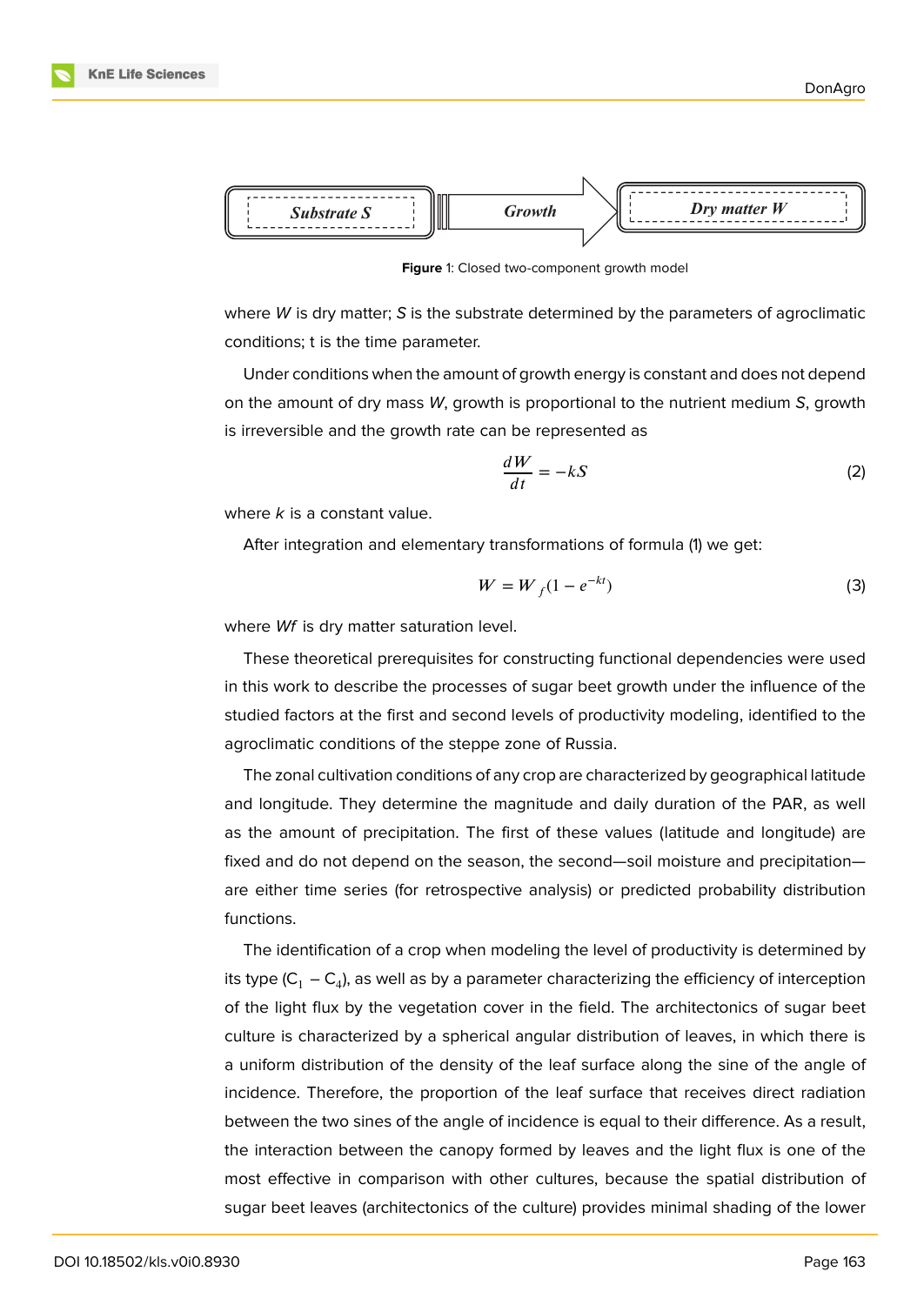leaves by the upper ones, while the attenuation of the light flux practically does not occur. In accordance with the accepted classification, sugar beets are classified as type  $C_3$  [10, 11].

In accordance with the accepted conceptual prerequisites, biological features and conditions for the growth of sugar beets under conditions of unstable moistening of the [st](#page-10-5)[epp](#page-10-6)e zone of Russia, analytical models of the first two levels of the production process have been developed.

### **3. Results**

At the first level of modeling sugar beet productivity, it is assumed that growth occurs in the absence of limiting factors while optimally supplying plants with nutrients and soil moisture, without weeds, pests and diseases. In this case, the PAR becomes the only factor determining the productivity of the culture, which determines the dynamics of the potential productivity of the culture.

The energy of solar radiation in the radiation range of 400-700 nm absorbed by the leaves of plants, as a result of photosynthesis, turns into a mass of aboveground and underground organs. Crop productivity is determined by the dependence of the dry matter mass of leaves and roots on the area of the photosynthetic surface. In turn, the efficiency of light use by sugar beet crops is determined by the synthesis of carbohydrates used for respiration, maintenance and growth of structural biomass.

To describe the photosynthesis of leaves, the J. Goodriaan equation [12] and specific values of the parameters of the external conditions for growing the steppe zone of Russia were used:

$$
F_n = (F_m + R_d)(1 - \exp(-\frac{H\epsilon}{F_m + R_d})) - R_d
$$
 (4)

where  $\mathsf{F}_n$  is true assimilation of CO $_2$  by leaves, kg/ha/h;  $\mathsf{F}_m$  is maximum true assimilation rate for leaves at high radiation intensity, kg/ha/h (for plant  $\mathsf{C}_3$  it equals 11  $\cdot$  10 $^{-9}$  kg/J $^{-1}$ ); *R* is dark respiration, kg/ha/h; *H* is absorbed radiation flux in the range of 400-700 nm (ФАР), J.m $^2$  of leaf surface;  $\varepsilon$  is initial efficiency of using radiation for fixing CO $_2$  in leaves, kg/J.

The specific value of the PAR is determined by the geographical latitude and time of day. In accordance with the conditions of the steppe zone of Russia (47-48° north latitude), the dependence of the true  $CO<sub>2</sub>$  assimilation for a single leaf of sugar beet on the PAR of different periods of the day was determined by formula (4) (Table 1).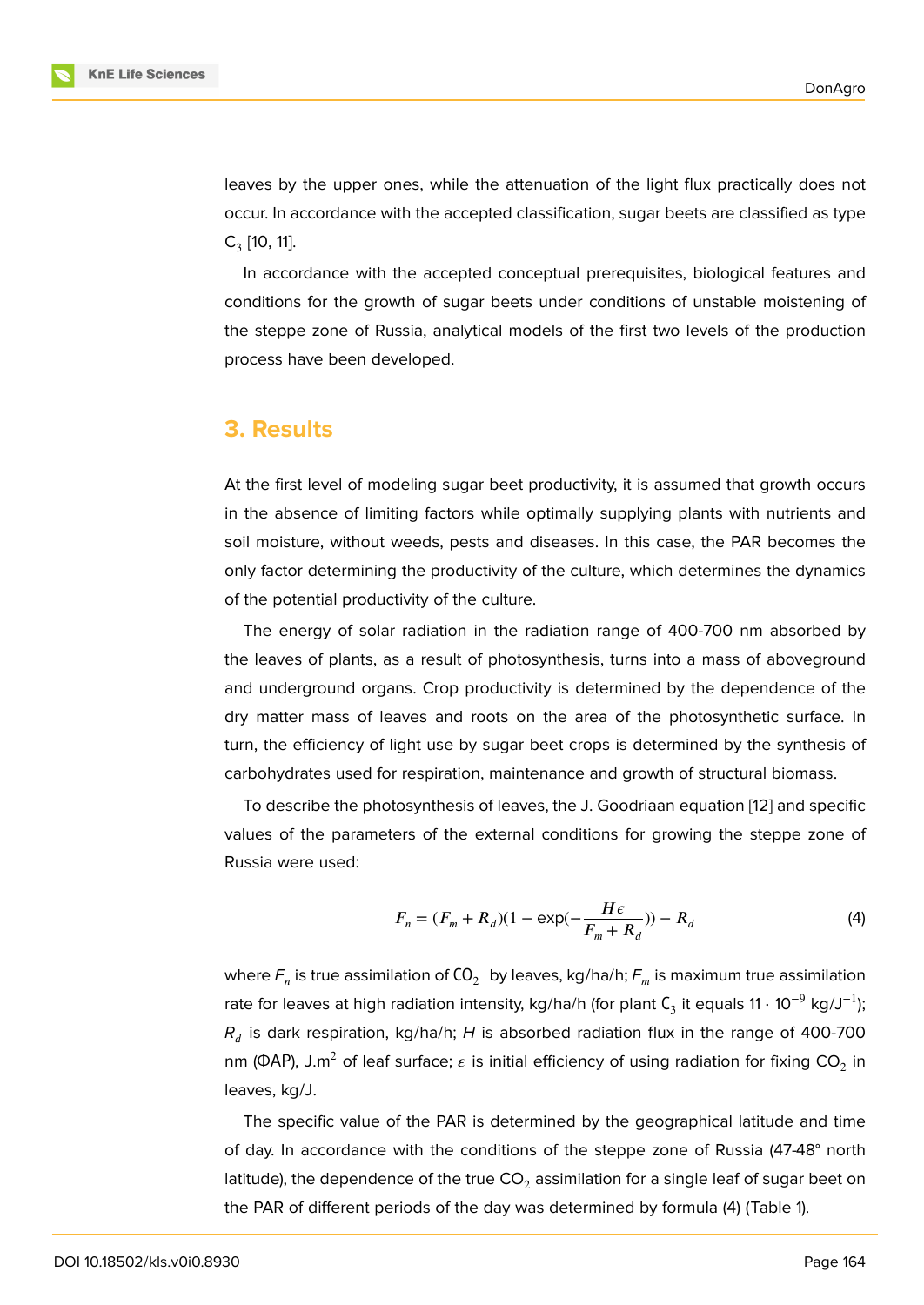| <b>Absorbed radiation</b><br>flux $[J.m^2$ of leaf<br>surface (H)] | Intermediate parameters *)  |                                   | True assimilation of<br>$CO2$ (F <sub>n</sub> ) [kg/ha/h] |
|--------------------------------------------------------------------|-----------------------------|-----------------------------------|-----------------------------------------------------------|
|                                                                    | $\frac{H\epsilon}{F_m+R_d}$ | $exp(-\frac{H\epsilon}{F_m+R_d})$ |                                                           |
| ი                                                                  | $\circ$                     |                                   | $-0.14$                                                   |
| 0.5                                                                | 0.58                        | 0.56                              | 0.68                                                      |
|                                                                    | 1.16                        | 0.31                              | 1.07                                                      |
| 1.5                                                                | 1.74                        | 0.18                              | 1.28                                                      |
| $\overline{2}$                                                     | 2.31                        | 0.1                               | 1.4                                                       |
| 2.5                                                                | 2.89                        | 0.06                              | 1.47                                                      |
| 3                                                                  | 3.47                        | 0.03                              | 1.51                                                      |
| 3.5                                                                | 4.05                        | 0.02                              | 1.53                                                      |

TABLE 1: Calculation of true CO<sub>2</sub> assimilation for sugar beet leaves as a function of absorbed radiation flux in the range of 400-700 nm of PAR.

∗) Note: *F =11\*10*−9 *kg/J; R =11\*10*−8 *kg/J; =1.4\*10*−8 *kg/J*

With PAR over 2 J, saturation of true assimilation sets in, and a further increase in active radiation has practically no effect on the increase in sugar beet productivity in the steppe zone of Russia (Figure 2).



<span id="page-4-0"></span>**Figure** 2: Dependence of the true assimilation of  $CO<sub>2</sub>$ 

The resulting dependence reflects the true assimilation of CO $_2$  for any particular point in time and is the basis for determining the productivity of the culture for a day and for the entire growing season.

The dependence of the incoming PAR *S* (about half of all the incoming radiation measured by Kipp radiometer on a clear day and 60% on a cloudy day) on the height of the sun  $\beta$  in the absence of cloudiness can be represented as the following expression:

$$
S = 640 \sin \beta \exp(-K_{atm}/\sin \beta)
$$
 (5)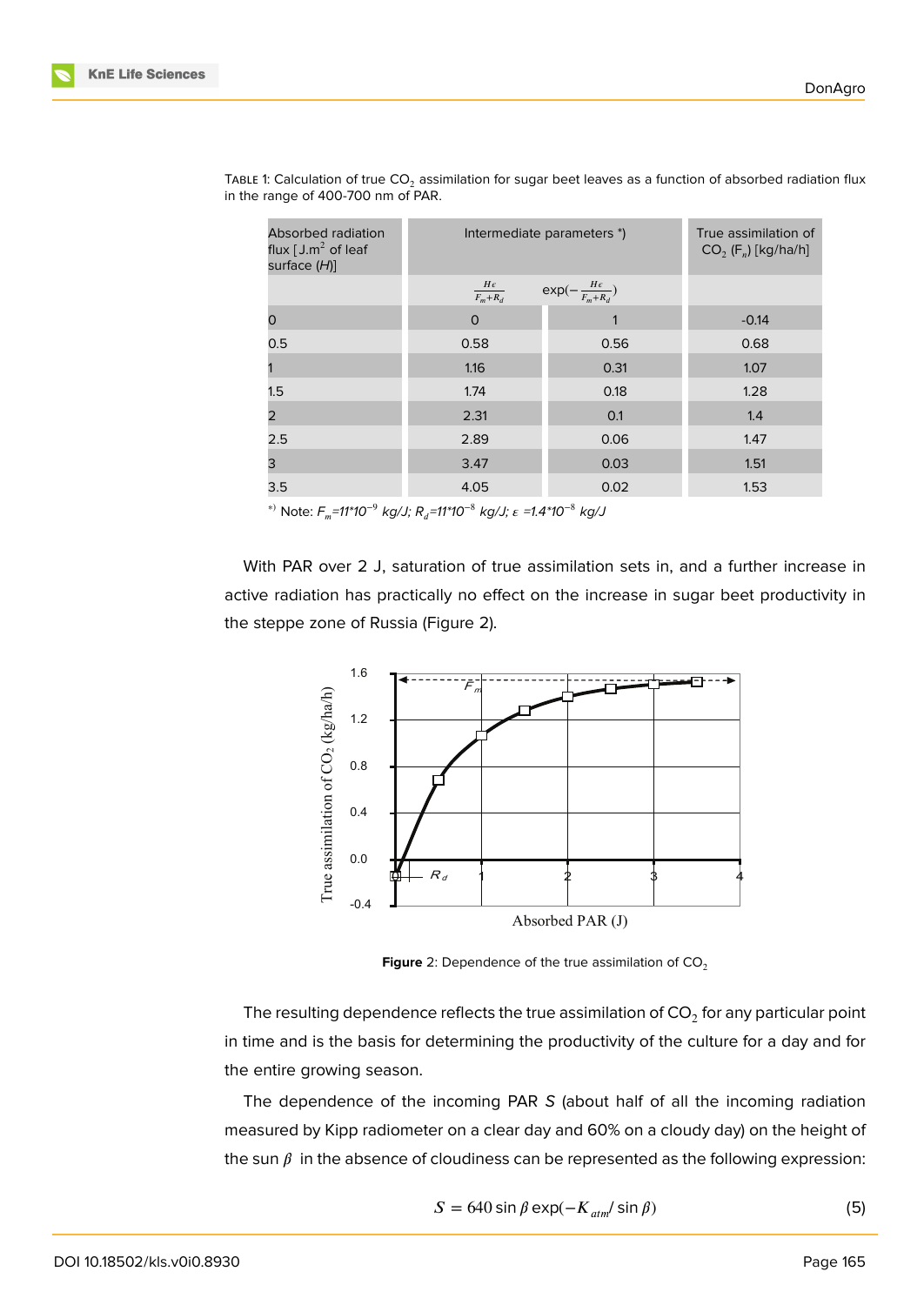where  $K_{atm}$  is coefficient depending on the transparency of the atmosphere ( $K_{atm}$  = 0.1 for high transparency;  $K_{atm}$  = 0.18 for high humidity and dust).

The height of the sun  $sin \beta$  depends on the geographical latitude, serial number of the day and time of day as follows:

$$
\sin \beta = \sin \lambda \sin \delta + \cos \lambda \cos \delta \cos(2\pi (t_h + 12)/24)
$$
 (6)

where  $\lambda$  is latitude, degrees;  $\delta$  is declination of the sun, degrees;  $t_h$  is local time of day, h.

Longitude of the day has a significant effect on plant growth. The need to describe it as a function of the calendar period  $h_n$  follows from the need to model photosynthesis over the entire period of culture growth:

$$
h_n = \frac{2}{360} \arccos(-tg\lambda \cdot tg\delta)
$$
 (7)

The declination of the sun during the year for days varies as follows:

$$
\delta = -23.4 \cos(2\pi (t_d + 10)/365) \tag{8}
$$

where  $\delta$  is the serial number of the day starting January 1 ( $\delta$  is expressed in degrees).

The average daily photosynthetic radiation activity (PAR) for a given geographical latitude also depends on the serial number of the day:

$$
\bar{J}_N = (\bar{J}_{113} + \bar{J}_{296}) + (\bar{J}_{113} - \bar{J}_{296})\sin(\frac{N-21}{365}360)
$$
 (9)

where *N=1* corresponds to March 1; *N=113* is June 21; *N=296* is December 21;  $J_N$  is the long-term average value of the daily PAR, falling on a horizontal surface per day with serial number *N*.

In accordance with the obtained true assimilation of CO $_2$ , the dependence of the PAR on the periods of the year was determined for geographical conditions of 46° and 48° N (steppe zone of Russia) (Figure 3). The growth rate of sugar beet productivity increases from May 10 to June 21 (from seedlings to closing of the rows), after which they begin to decline at a higher rate than in the previous period.

Biological yield is defined as the difference between the intensity of photosynthesis and total respiration [13–15]. Plants when breathing lose some of the products of photosynthesis and the total mass. Respiratory rate *R* is defined as the sum of the shares of total photosynthesis (*P*) and current biomass (*W*):

$$
R = aW + b \tag{10}
$$

where *a* and *b* are constants.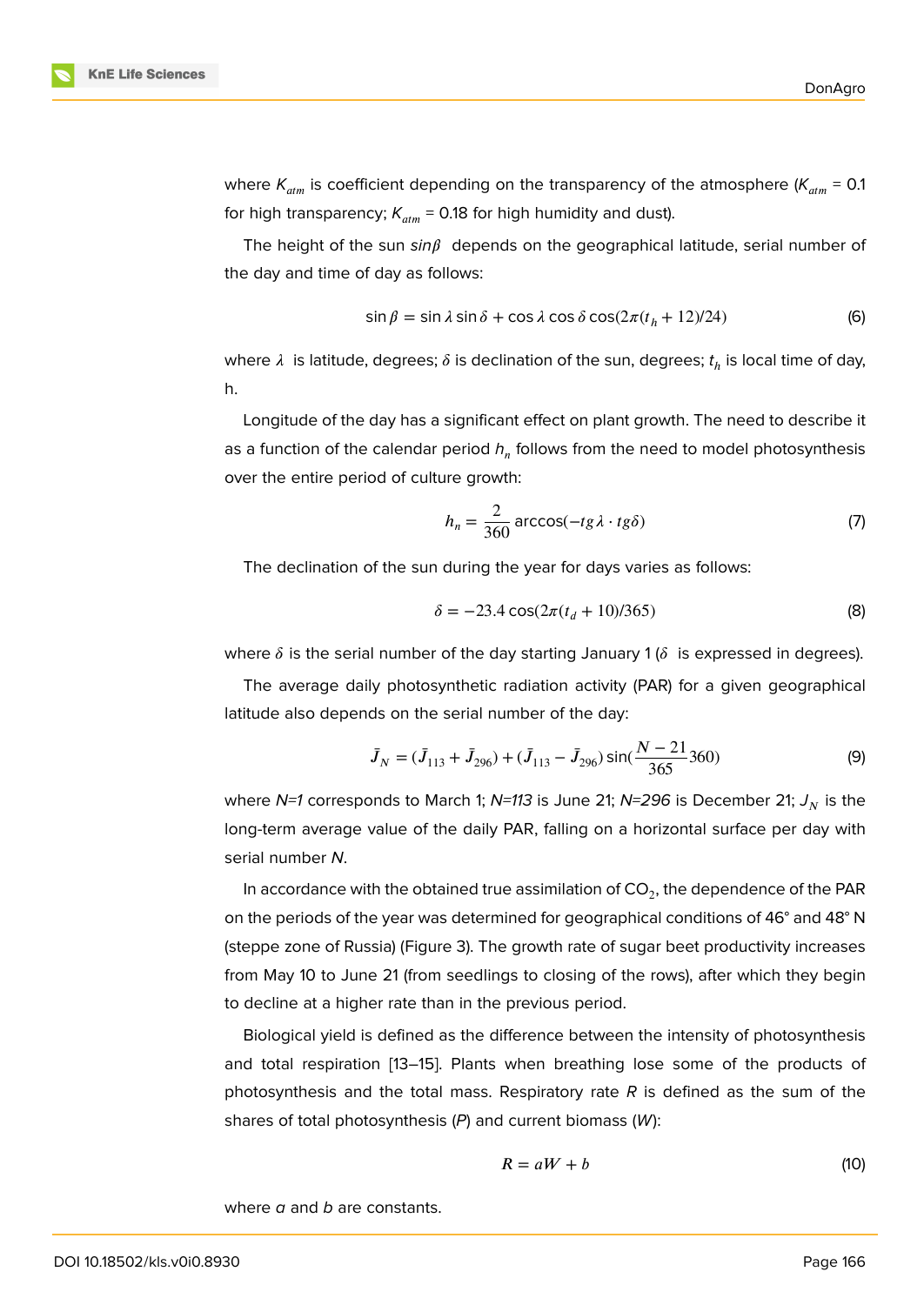

**Figure** 3: Dependence of PAR on the periods of the year for 46°N and 48°N.

A constant fraction of photosynthesis products  $\phi$  is spent on leaf growth, the rest goes to the root, ensuring its growth, maintenance of vital functions, sugar accumulation, etc.

According to the concept of balance formulated by J. France and J. Thornley, a plant receives resource of a nutrient medium Δ*s* over time Δ*t* and completely expends it in the same time for growth  $\Delta s_{_{\mathcal{B}}}$  and maintenance  $\Delta s_{_{m}}$ :

$$
\Delta s = \Delta s_g + \Delta s_m \tag{11}
$$

Two components are distinguished in the respiration of organisms: respiration of growth and respiration of maintenance. The biomass increment Δ*w* consumes a part of the component  $\Delta s_g$  and the result of the transformation of the nutrient medium into the plant substance *Y* is determined by the formula:

$$
Y = \frac{\Delta w}{\Delta S} = \frac{\Delta w}{\Delta w + \Delta S_g + \Delta S_m}
$$
 (12)

The results obtained represent an analytical model of the first level of productivity. Using it, a quantitative assessment of the full productivity of sugar beets in the steppe zone of Russia is given (Figure 4).

The actual dependence of productivity turned out to be slightly lower than theoretical, which is explained by the difference in actual periods of real agroclimatic conditions from the requirements of the f[irs](#page-7-0)t level of productivity (absence of restrictions on the hydration and mineral nutrition of plants). However, the difference between the final results—theoretical and actual productivity at the time of harvesting—does not exceed 10%.

To predict productivity in conditions of moisture deficiency, it is necessary to model the work of plant organs and soil processes, since they determine the availability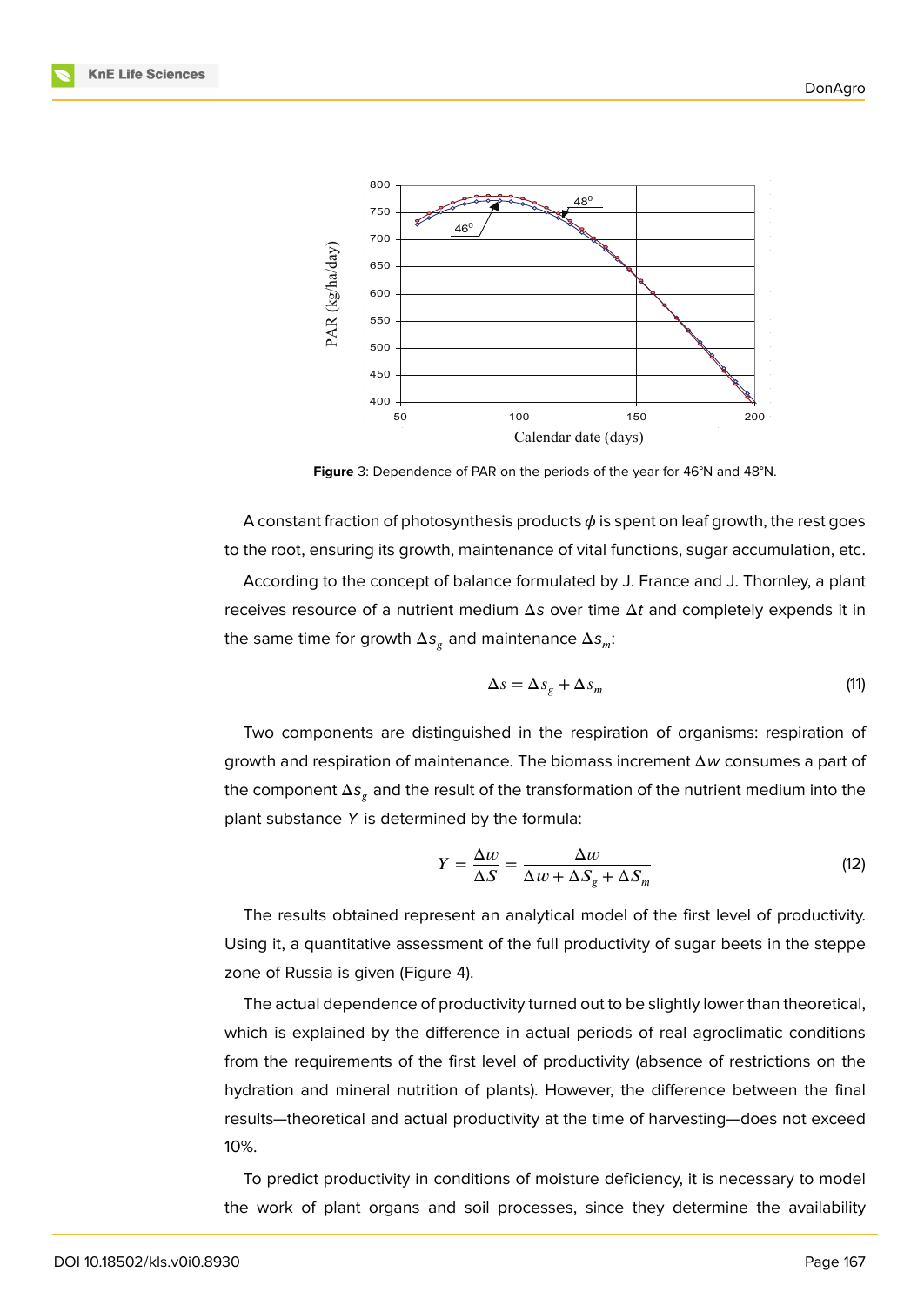

of water and nutrients for the root system of the plant. Based on the physical and physiological aspects of transpiration and photosynthesis, de Wit showed that the relationship between the accumulation of dry matter and water consumption depends on the level of radiation throughout the growing season:

$$
=W/E_0 \tag{13}
$$

where P dry matter accumulation, kg; W water loss by plants, kg/day;  $E_{0}$  is average daily evaporation of water from an open water surface, kg/ha/day; *M* is the coefficient of water consumption of the plant, kg/ha/day.

Under the influence of moisture deficiency, the growth rate of the plant's aboveground organs is lower than optimal; in turn, the growth of the root system is enhanced. The parameters of the root vital activity model are determined by the spatial (vertical) distribution of soil moisture and its availability; vegetation transpiration rate is determined by evaporation and leaf surface index.



<span id="page-7-0"></span>**Figure** 4: Accumulation of dry matter of roots in the conditions of the first level of productivity.

The methodology for determining the parameters during the formation of the model of the second level of productivity in the de Wit empirical equation (13) took into account the following factors:

- firstly, the value of the plant's water consumption coefficient M (kg/ha/day) depends on the type of sugar beet and the conditions of its cultivation, in particular, on mineral nutrition. As shown by experiments, the value of M varies in the range of 85-60 kg/ha/day;
- $\boldsymbol{\cdot}$  secondly, the value of  $E_0$  is the average daily evaporation of water from an open water surface (kg/ha/day), its average speed from an open surface depends on a deficit of air humidity (about 40,000 kg/ha/day) and is established from hydrometeorological reference books for the zone cultivation. Then the accumulation of 1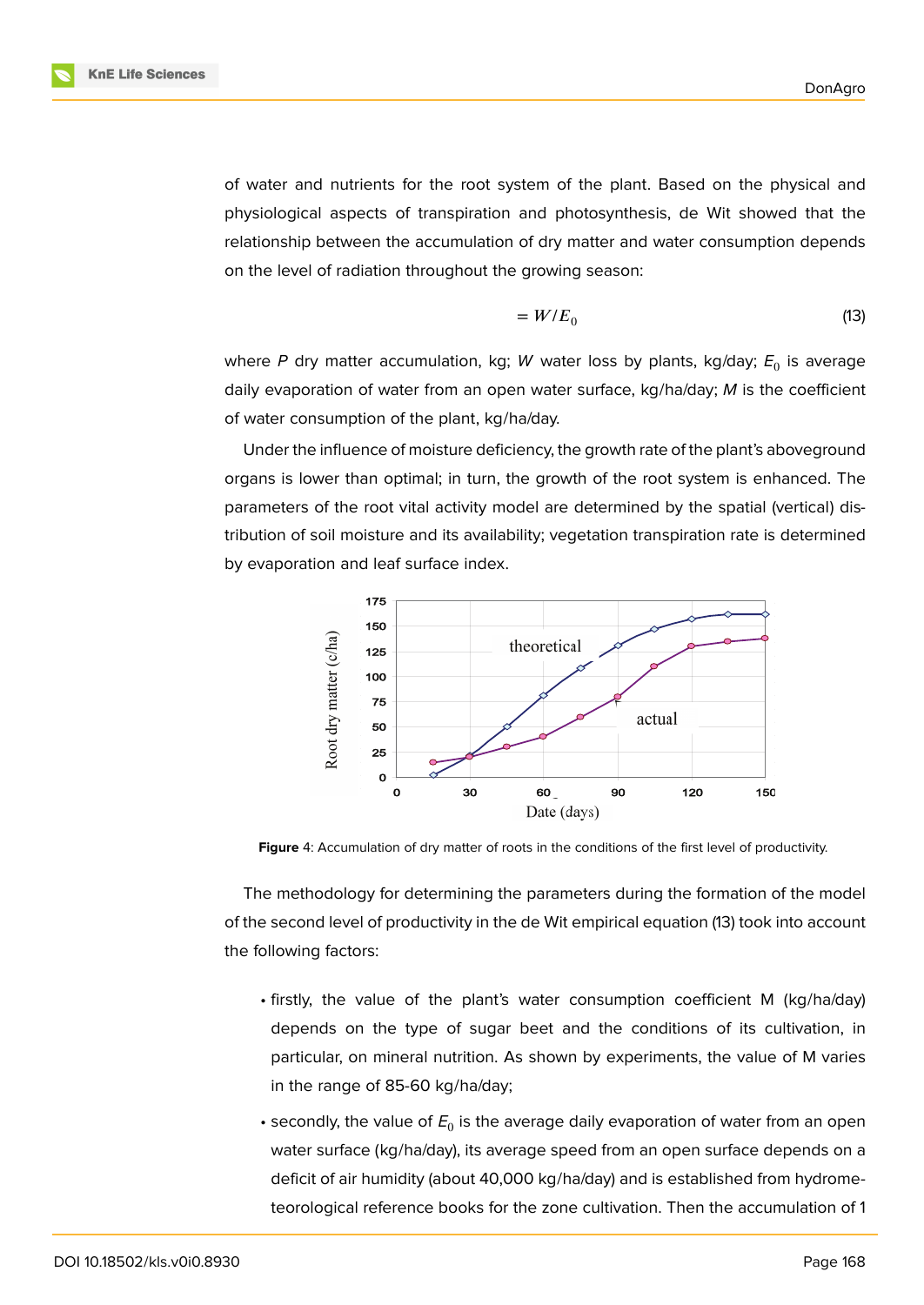kg of dry matter will be associated with water loss due to transpiration (40000/85 = 470 kg). Multiplying this value by the growth rate of dry matter, as defined in the previous section, have determined the need for culture in water.

Knowing the moisture reserves in the soil at the date of emergence, the predicted or actual value of precipitation, we compared the required and available amount of water and analytically assessed the moisture supply deficit. The degree of growth retardation is determined by the ratio of the required and the available amount of moisture.

Guided by this technique and the results of measurements of soil moisture, precipitation, and dynamics of dry matter accumulation, model parameters (formula 13) for the second level of sugar beet productivity were identified in a specific situation. Figure 5 presents a quantitative assessment of the yield of sugar beet roots according to the growing season of the crop for moderate water deficiency conditions characterizing the second level of productivity.



**Figure** 5: Accumulation of dry matter of sugar beet roots in conditions of moisture deficit (steppe zone of Russia).

### **4. Discussion**

Analyzing the results obtained, it is necessary to note the difference in the rate of accumulation of the second-level crop from the first: the dry matter grows at a variable rate. The increase in dry matter here is limited by moisture deficit, and during the periods of the 45-75<sup>th</sup> day of vegetation, when precipitation did not fall and soil moisture decreased to minimum values, there was almost no increase in dry matter, which formed shallow sections on the experimental and theoretical graphs. After precipitation during the 80-90<sup>th</sup> day of vegetation, the moisture deficit ceased to limit the growth of sugar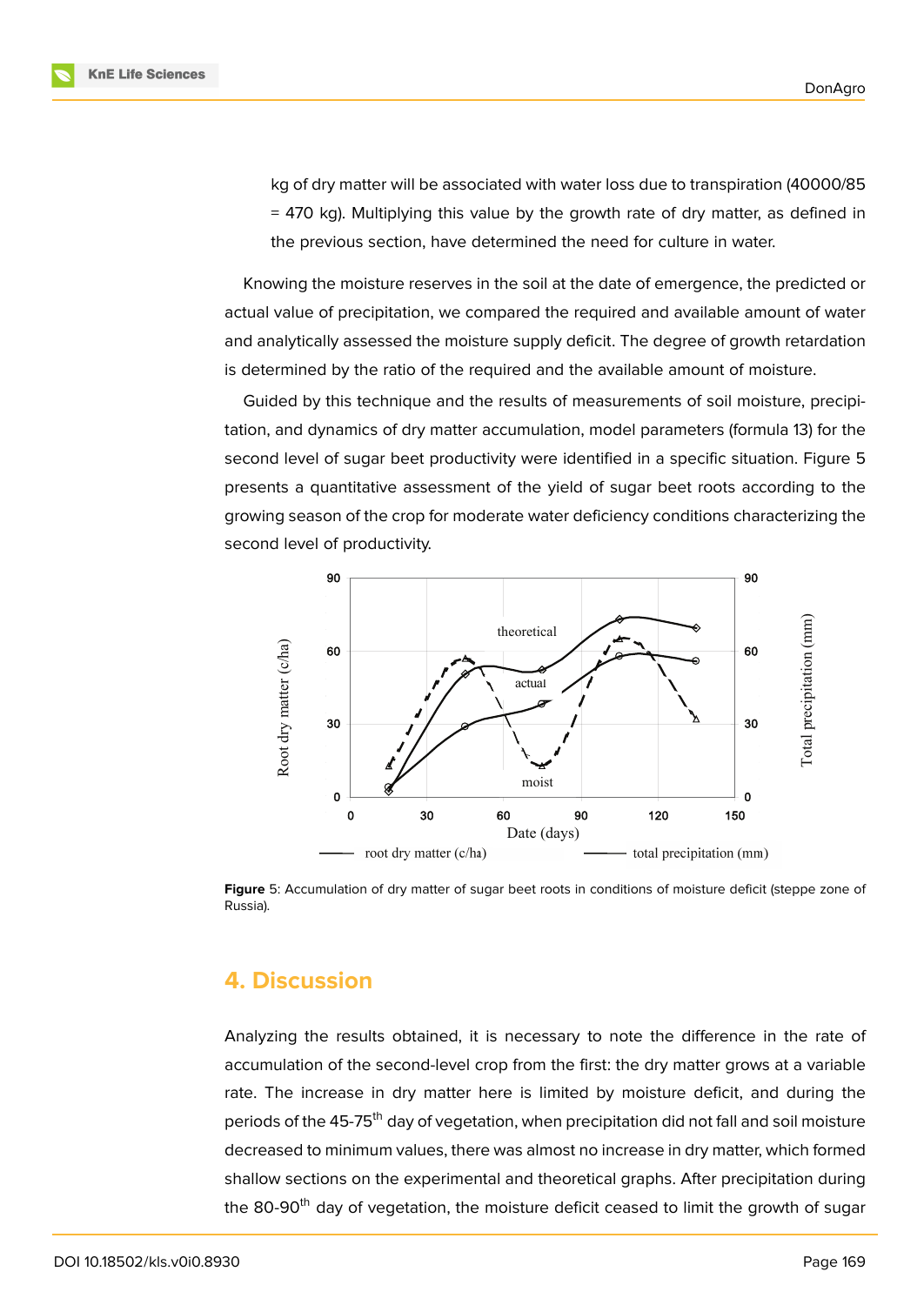

beets, the growth rate of dry matter resumed at a rate determined by the conditions of the model of the first productivity level. The discrepancy between the model obtained and the actual results of productivity is quite explainable.

# **5. Conclusion**

Based on the analytical model of sugar beet productivity, it was found that the maximum rates of dry matter accumulation for the conditions of the steppe zone of Russia, in the absence of limiting factors, are not limited to the intake of PAR and allow obtaining up to 16 t/ha of dry matter of root crops. With a moisture deficit during the beginning of row closure (from the  $45<sup>th</sup>$  to the 75<sup>th</sup> day of the growing season), there is almost no increase in the dry matter of the plant mass, which reduces the potential productivity of sugar beets by 50%.

### **Funding**

This work was supported by the Ministry of Agriculture of Russia in accordance with the thematic plan-task for the implementation of research works.

### **Acknowledgement**

The authors would like to thank their colleagues for their contribution and support to the research. They are also thankful to all the reviewers who gave their valuable inputs to the manuscript and helped in completing the paper.

# **Conflict of Interest**

The authors have no conflict of interest to declare.

### **References**

- <span id="page-9-0"></span>[1] Gagarin, A. G. and Rogachev, A. F. (2018). Prediction of Yield Based on Analysis of Cross-Regional Data. *News of the Lower Volga Agro-University Complex*, vol. 2, issue 50, pp. 339-346.
- [2] Bukhovets, A. G., *et al*. (2016). *Modern Approaches and Methods in Predicting the Yield of Certain Types of Crops.* Voronezh: Voronezh State Agrarian University.